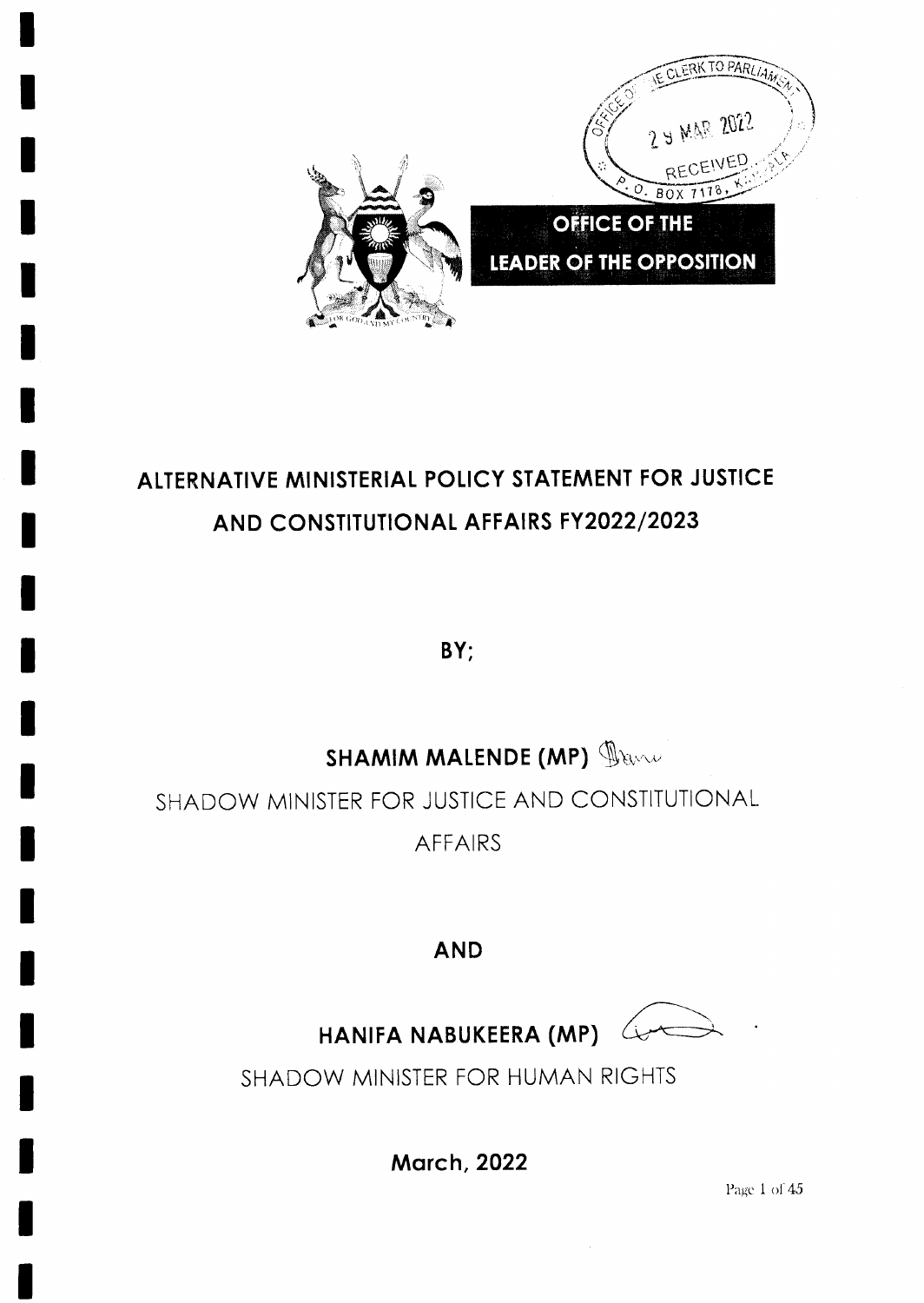## TABLE OF CONTENTS

 $\label{eq:3.1} \begin{array}{ll} \mathcal{O} & \mathcal{O} & \mathcal{O} \\ \mathcal{O} & \mathcal{O} & \mathcal{O} \end{array}$ 

| 3.2  | Overwhelming case backlog at the Office of Public Prosecution (DPP) 14          |  |
|------|---------------------------------------------------------------------------------|--|
| 3.3  | Backlog of cases of human rights abuse/violations with UHRC 15                  |  |
| 3.4  |                                                                                 |  |
| 3.5  |                                                                                 |  |
| 3.6  |                                                                                 |  |
| 3.7  | Gross human rights abuses in terms of unlawful and forceful land evictions,     |  |
| 3.8  | Lack of an enabling law and weakness of Police in investigating matters         |  |
| 3.9  | Limited awareness of the office of the Director of Public Prosecution (DPP)  26 |  |
| 3.10 |                                                                                 |  |
| 3.11 |                                                                                 |  |
| 3.12 |                                                                                 |  |
| 3.13 |                                                                                 |  |
| 3.14 | Partisan appointment of officials to the electoral commission 30                |  |
| 3.15 |                                                                                 |  |
| 3.16 | Irregularities in reporting at the Law Development Centre (LDC) 34              |  |
| 3.17 | Transparency in the marking scheme at Law Development Centre (LDC) 35           |  |
| 3.18 | Slow intervention of the Uganda Human Rights Commission (UHRC) into human       |  |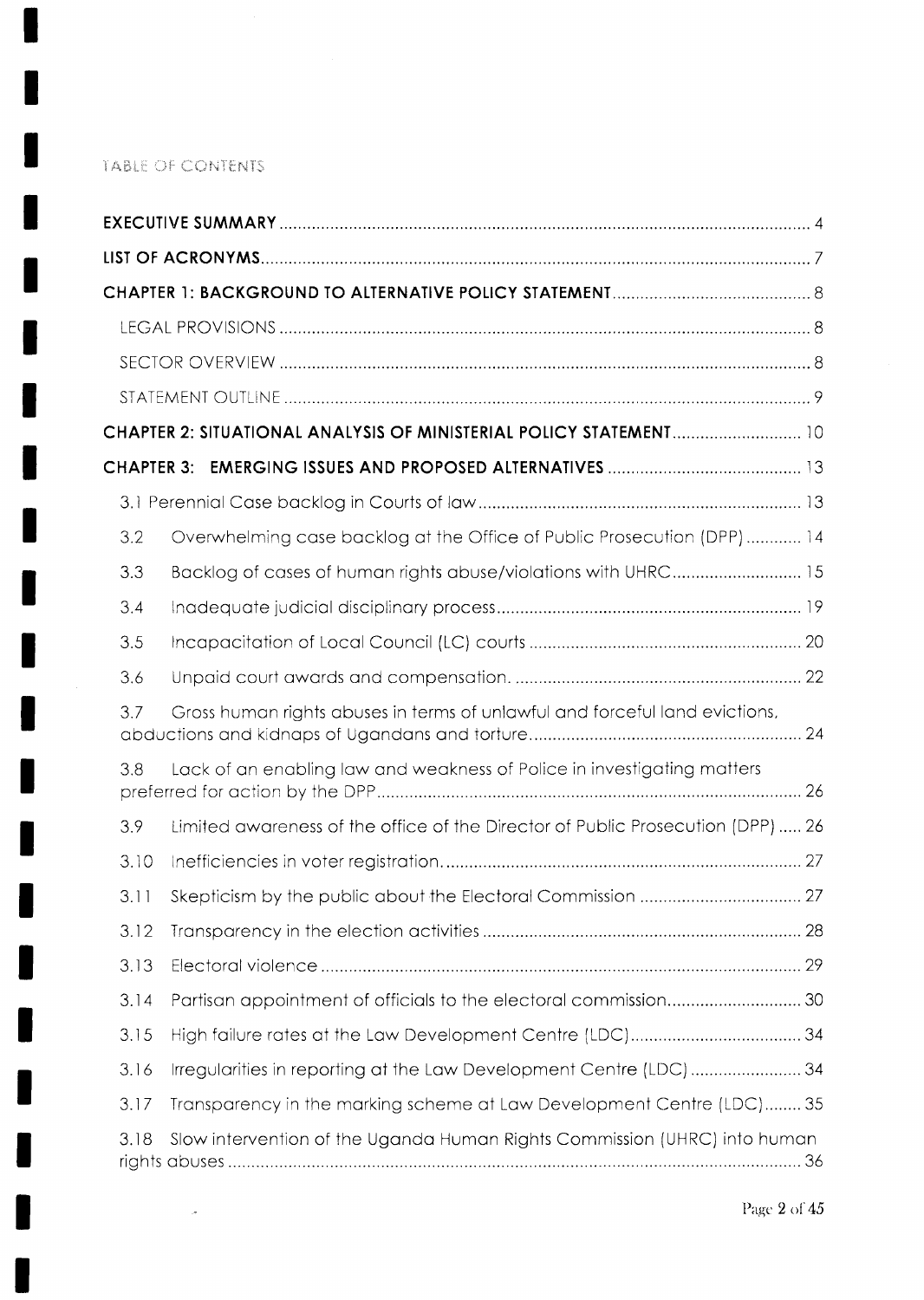| 3.20 | Lack of clear policy and legal framework on the operations of the National   |  |  |
|------|------------------------------------------------------------------------------|--|--|
| 3.21 | Public unaware of existence of Uganda Registration Services Bureau (URSB) 41 |  |  |
| 3.22 | Weak enforceability of Intellectual Property Rights (IPR) by URSB 42         |  |  |
|      |                                                                              |  |  |
|      |                                                                              |  |  |

 $\mathcal{A}^{\pm}$ 

 $\ddot{\phantom{a}}$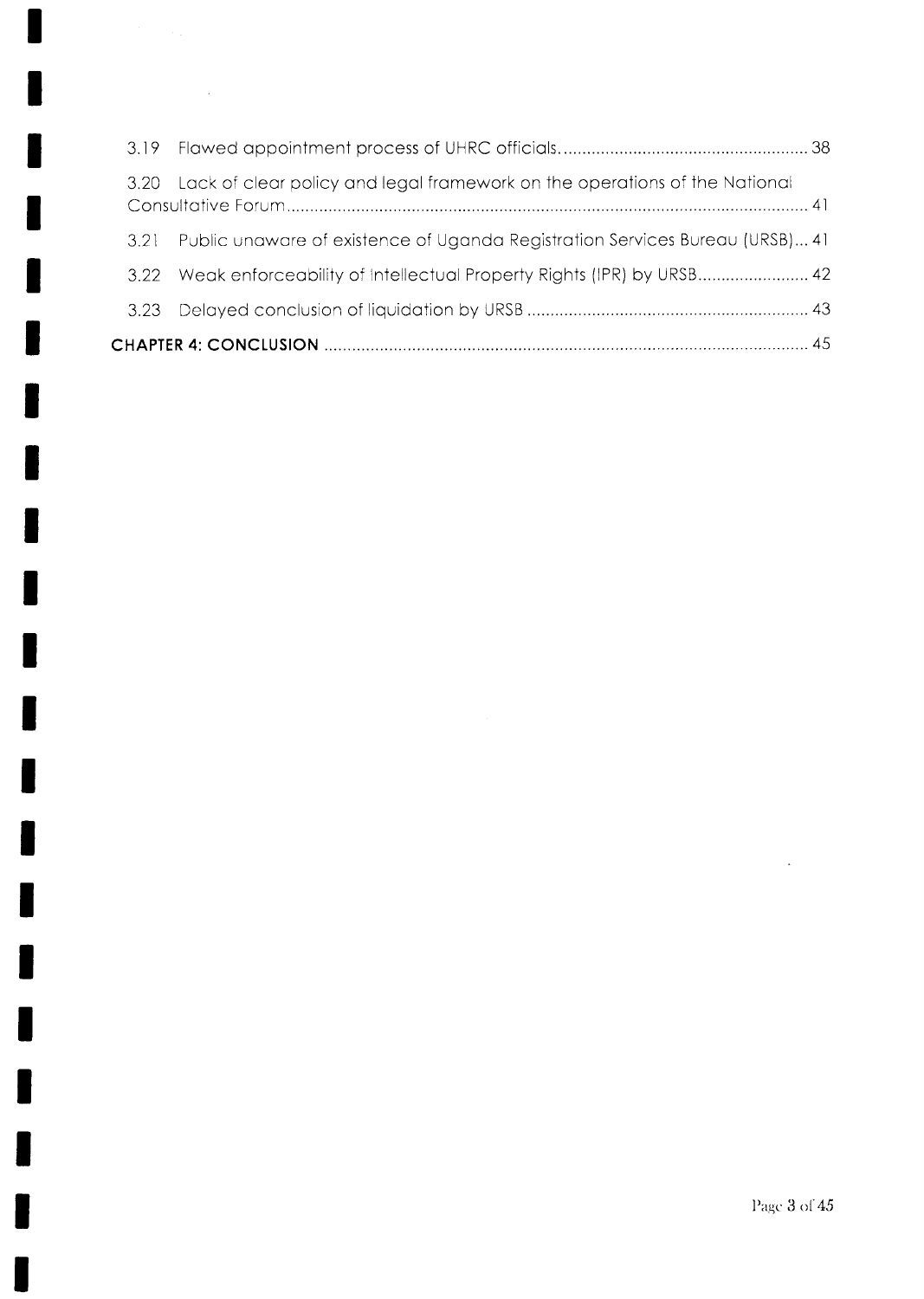#### EXECUTIVE SUMMARY

There ore clogs hindering the odministrotion of justice thot ore inlying within the judiciol set up itself in Ugondo. These hove for reoching implicotions on the people economicolly, politicolly ond sociolly. These hindronces ore emergeni os issues within the system itself creoting on unsofe situotion of justice seeming to be done ond without reolly being done os required of the system set up.

The Courts of Ugondo ore clogged wiih o big cose bocklog so serious thot by the end of financial year of 2020/21 only 156,875 of 317,929 cases which is just 49% were handled out of the system.<sup>1</sup> Some of these cases have been existent in the system for decodes thereby locking not only justice but even monetory value out of the economy.

Ihis cose bocklog hos olso token hold in the Director of Public Prosecution (DPP) office and also in the Judicial Service Commission (JSC) disciplinary tribunal for judicial officers with DPP being affected most, having more than 2 million cases to handle by the start of financial year 2020/21.<sup>2</sup> Therefore the Judiciary and DPP should odopt o Cose Weighting System (CWS) ond stort incentivizing of courts to best manage the issue of Case backlog. The weighing of cases is based on the needs of eoch cose, in terms of time ond resources before distributing them to the judiciol officers concerned. lt is something other countries hove opplied ond tremendous results hove been ochieved.

The government hos enormous omounts oworded ogoinst it to be poid out to successful litigants against the office of Attorney General. These amounts by 30<sup>th</sup> June, 2020 were standing at UgShs.  $392,428,099,424/73$  and some of the people to be poid hove been woiting for decodes. On this the Government should prioritize poyment of the subsisting debts ond officiols who couse unnecessory litigotion ogoinst the government should be penolized.

Ugondo Humon Rights Commission (UHRC) ore logging in ploying its constitutionol roles with UHRC being slow in hondling coses of humon rights violotions ond obuses. UHRC should intervene into issues of humon rights violations as fast as when they happen and should not just wait for reports from

<sup>&</sup>lt;sup>1</sup> Statement of the Hon. Chief Justice at the launch of the judiciary annual performance report for the  $F/Y$  2020/2021, held at Judiciary headquarters, High Court building, Kampala on l5th November,2O2l, pg. 2.

 $2$  Report of the Auditor General on the financial statements of the office of the Director of Public Prosecutions for the year ended 30<sup>th</sup> June, 2020. Pg. 13

<sup>&</sup>lt;sup>3</sup> See, Report of the Auditor General on the financial statements of Ministry of Justice and Constitutional Affairs for year ended 30th June, 2020. Pg.13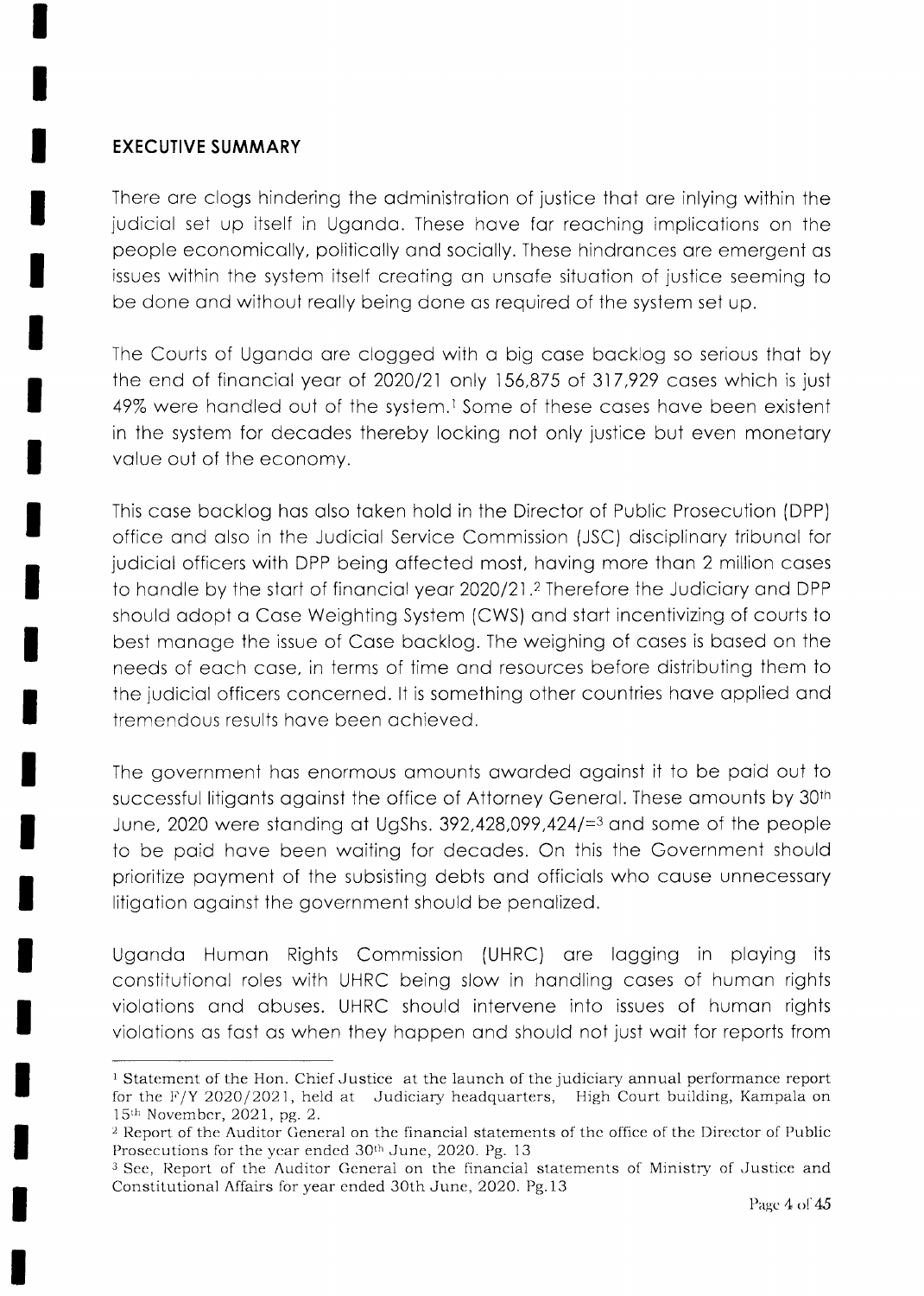the public to investigote ond oci but ploy its mondote of toking on these coses of its occord under the outhority given by the Constitution. Also os on olternotive the constitutionol provision on oppointment should olso be omended to provide for a body appointed by Parliament to handle those appointments instead of the President.

The Electorol Commission hos been found of foult too; it hos been inefficient in hondling voter registrotion exercises, it is struggling ogoinst greot skepticism from the public with 43% of Ugondons found to trust its processes in 20204 just before the general elections of 2021, moreover it refused to grant permits to internotionol observers in the 2021 generol elections. lt hos olso follen shot in hondling electorol violence thot is rompont in ihe periods of generol elections which is usually occasioned by government forces. The appointment of the Commissioners is so flowed with the heod of stote being chorged by the Constitution to carry out the appointments. As alternatives EC should carry out stote wide voter educotion which should be o continued process, it should issue electorol observers with permits every election for o well supervised ond transparent electoral process and to improve its public trust. The appointment of Commissioners should be on merit and conducted including vetting by an independent body appointed by parliament for the role.

Ugondo Registrotion Service Bureou (URSB) hos follen short in sensitizing people obout its services leoving severol businesses remoining unregistered ond operoting os Informol, denying the government ond the economy some opprecioble sums to boosi the economy. Actuolly with just o section of 42% of Ugandans knowing the existence of URSB and its registration services.<sup>5</sup> URSB has olso been foulted for the slow process of compony liquidoiion by the Auditor General leaving most creditors for years pressed in decades unpaid.<sup>6</sup> It's enforceobility of Intellectuol Property Rights (lPR) is weok leoding to losses to creotive ond inventors os their works ore infringed upon. As olternotives URSB should carry out massive sensitization of the public about its services and existence, should be strict in enforcement of lntellectuol properly Rights by fully operotionolizing the lP Enforcement Unit which is directly chorged with enforcement of the some ond oll the pending liquidotion processes with URSB should be expeditiously completed.

<sup>&</sup>lt;sup>4</sup> Afrobarometer News release. Kampala, Uganda. 18th December, 2020

<sup>&</sup>lt;sup>5</sup> Annual Performance report 2020/2021; Justice Law and Order Sector (JLOS)

 $6$  See, Report of the Auditor General on the financial statements of Uganda Registration Services Bureau – companies in liquidation for the year ended  $30<sup>th</sup>$  June, 2020 Pg.8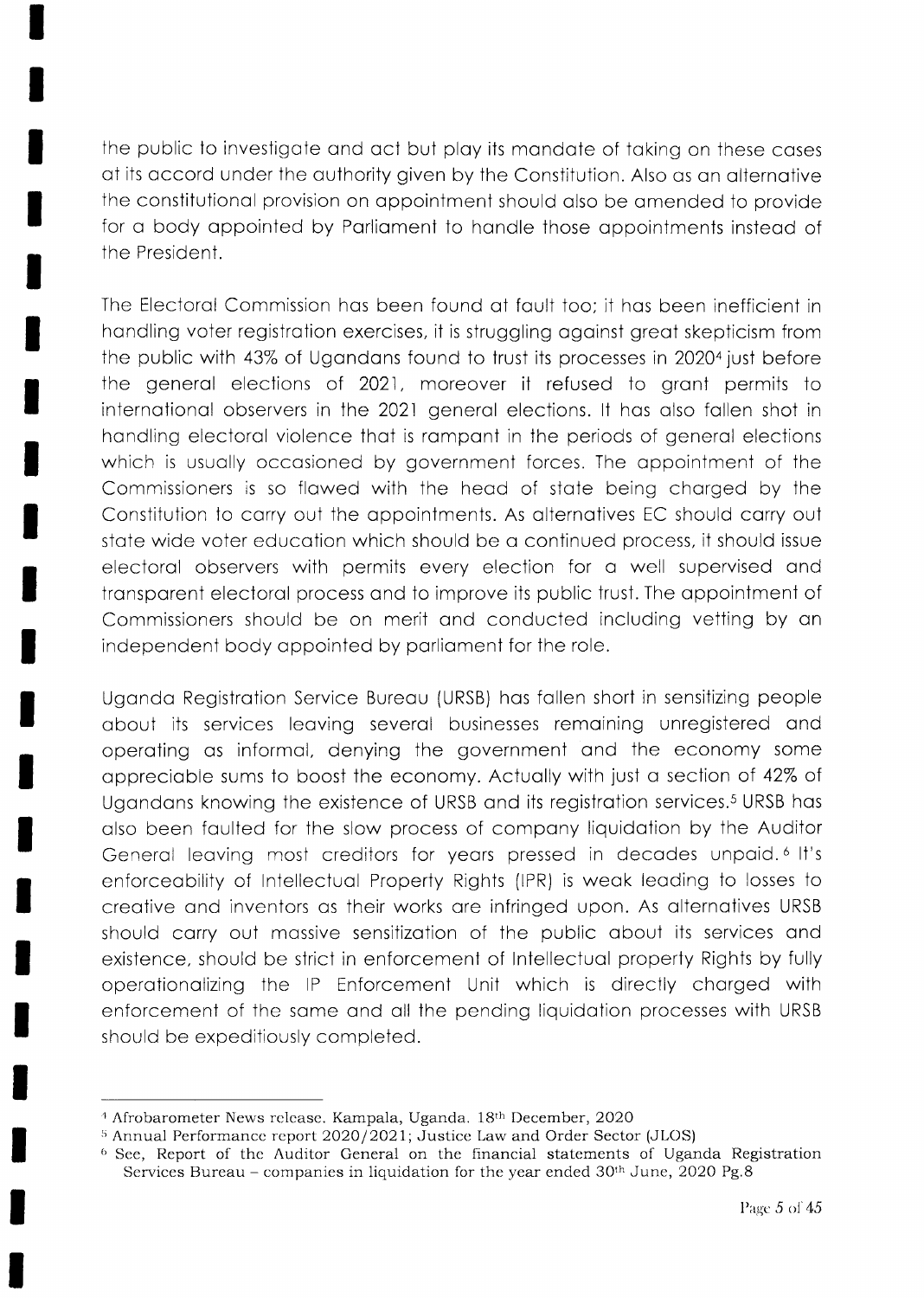Low Development Centre (LDC) hos been foulted for high foiling rotes of students of the yeors which to the public seems deliberote by LDC to limii the number of lowyers entering proctice. As on olternotive LDC should odopt the pupiloge/opprenticeship for lowyers os onother option for the bor exominotion to ensure transparency in passing out lawyers for practice in this country.

The Notionol Consultotive Forum locks o cleor policy ond legol fromework on the operations of the National Consultative Forums and as an alternative, its funding should be increased to empower it to fast track its statutory mandate under the Politicol Porties ond Orgonizotions Act to improve its operotions

Locol Council Courts (LCC) hove olso been found greotly incopocitoted to handle legal matters as they arise before them yet with a large section of the public trusting them for delivery of justice. As olternotive, there should be specialized training offered to LC officials and LCC should be provided with permoneni porolegols to monoge those courts ond offer Iegol odvice to the courts when sitting from time to time.

It hos been noted with concern too thot ihere ore emerging humon rights obuses of unlowful ond forceful lond evictions, obduction ond kidnops ond torture of Ugandans by government forces being carried out on an unprecedented scole. As on olternotive, o commission of inquiry should be established to investigate all land matters and find out the plight of the evicted people ond necessory provisions mode to them. Meonwhile ihe Committee Humon Rights in Porlioment should be Ied by o member of the officiol opposition porty to besi hold ihe government occountoble in humon rights motlers.

Those issues ore emerging ond hindering serious delivery of justice in Ugondo and their implications coming with down grading effects that are economic, politicol ond sociol, creoting o very poor unsofe precedent for Ugondo's posterity.

The proposed oliernotives should not be shelved but rother prooctive steps be token by government through its vorious deportments chorged with the some to hove them incorporoted within the system.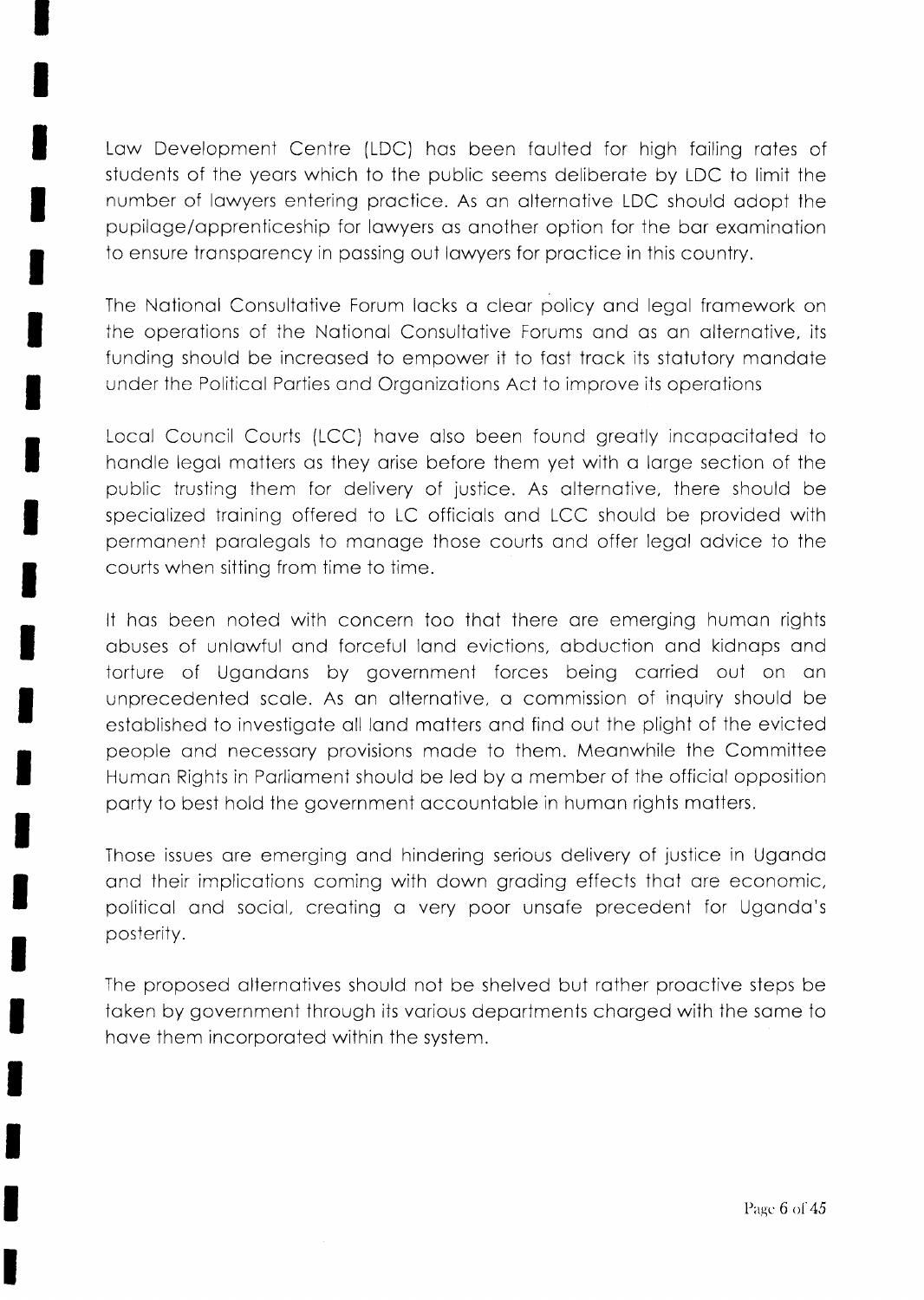## **LIST OF ACRONYMS**

- AG **Attorney General**  $\sim$
- Case Weighting Analysis  $CWA -$
- Director of Public Prosecution  $DPP -$
- **FY Financial Year** L.
- **Judicial Service Commission JSC**  $\overline{\phantom{0}}$
- Local Council LC  $\overline{\phantom{a}}$
- LCC **Local Council Courts**  $\overline{\phantom{a}}$
- Law Development Centre LDC  $\mathbb{Z}$
- $UHRC -$ Uganda Human Rights Commission
- Uganda Registration Service Bureau URSB -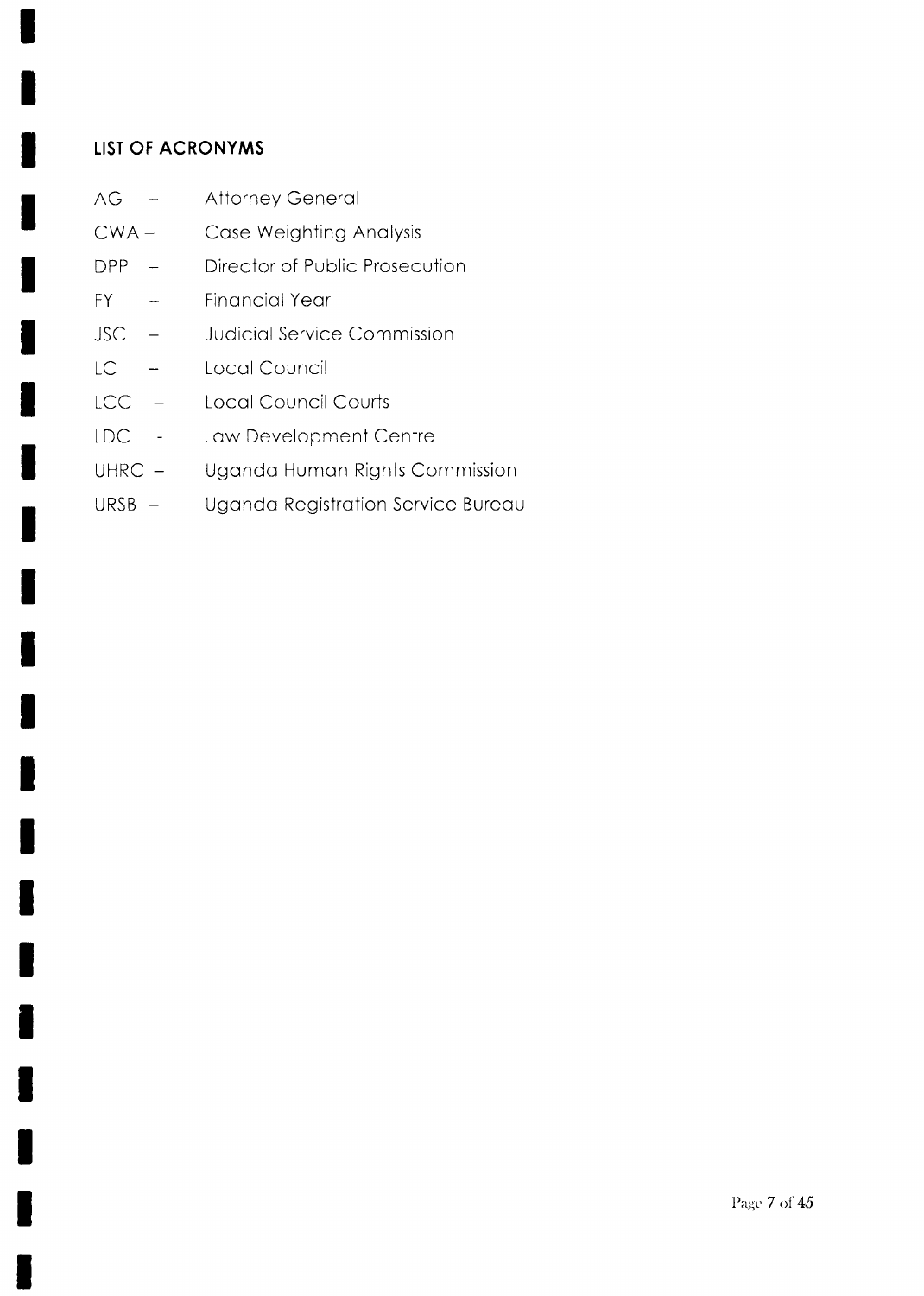### CHAPTER I: BACKGROUND TO ALTERNATIVE POLICY STATEMENT

#### LEGAL PROVISIONS

This Alternotive Policy Stotement for Justice ond Constitutionol Affoirs is the Opposition response to the A/inisteriol Policy Stotement for the Finonciol Yeor 202212023 presented to Porlioment by the Minister for Justice ond Constituiionol Affairs. In line with section 6E (2) of the Administration of Parliament Act (2006), which requires and empowers the various Shadow Ministers to present olternotive policy stotements on the floor of the House for considerotion ond possible implementotion. Rule 147 of the Rules of Procedure of Porlioment, ollows the Shodow Ministers to submit their Alternotive Policy Stotements to Parliament by the 29<sup>th</sup> day of March every year. In view of the above, the Shadow Ministers for Justice & Constitutional Affairs and Human Rights present this Alternotive Policy.

#### SECTOR OVERVIEW

Rule of law and justice may not be the wheels on which the society moves forward but economic development and transformation thrive better in an environment where citizens have confidence in the rule of law and the justice system<sup>7</sup>. Without justice the society is stranded and lost. A just society ensures thot everyone is equitobly treoted, everyone's rights ore regorded with the highest esteem, protected, guaranteed and enforced by the State and nonstate actors. When justice is purely and well administered the state wins and everyone wins.

In thot regord Ugondo through the 1995 Constitution ond Acts of Porlioment hos indeed estoblished vorious MDAs right under the Justice Low ond Order Sector (JLOS) io ensure thot justice is optimolly odministered, thot is, the Judlciory, the Office of the Director of Public Prosecution (DPP), Ugondo Humon Rights Commission (UHRC) ond mony others. Despite o plethoro of promises from the ruling government for revamping the rule of law and administration of justice, there are emerging issues seriously hindering administration of justice in our country ronging weok policy, legol ond regulotory fromeworks for effective governance; weak business support environment; low respect for and observonce of humon rights ond fundomentol freedoms; limited occess to ond offordobility of justice; high crime rotes; weok societol security structure ond low recovery rate of public funds from individuals implicated in corruption<sup>8</sup>

<sup>&</sup>lt;sup>7</sup> Opposition Responsc to the National Budget Framework Paper FY2018/19 - 2022/23, pg. 38.

 $^8$  Third National Development Plan  $2020/21 - 2024/25$ , Pg. 191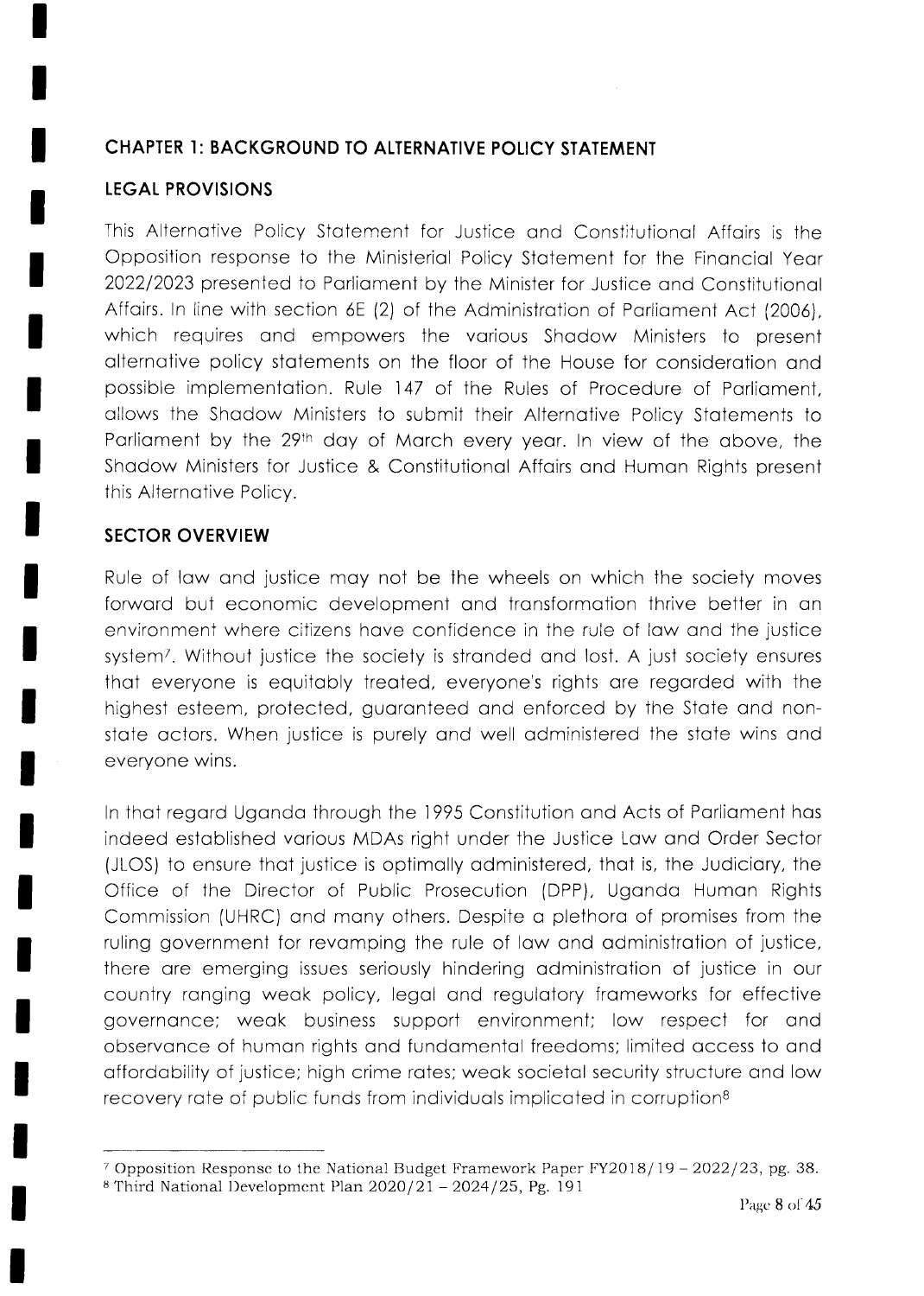Therefore in thot light, in this policy stotement, here below we exomine those issues and their implications on the people and the growth of the country and offer possible recommendotions thot if seriously considered by the relevont A/DAs the Country sholl fully reolize the rule of low ond, the dispensotion of justice will be smoothened.

# STATEMENT OUTLINE

The Alternative Policy Statement is structured as follows:

**Chapter 1:** Background to the Alternative Policy Statement provides legal provisions under which the Shodow Ministry of Justice ond Constitutionol Affoirs presents the Alternotive Policy Stotement ond sector overview.

Chapter 2: Budget analysis.

Chapter 3: Emerging issues and proposed Alternative policies

**Chapter 4:** Summarizes of the Alternative Policies and Conclusion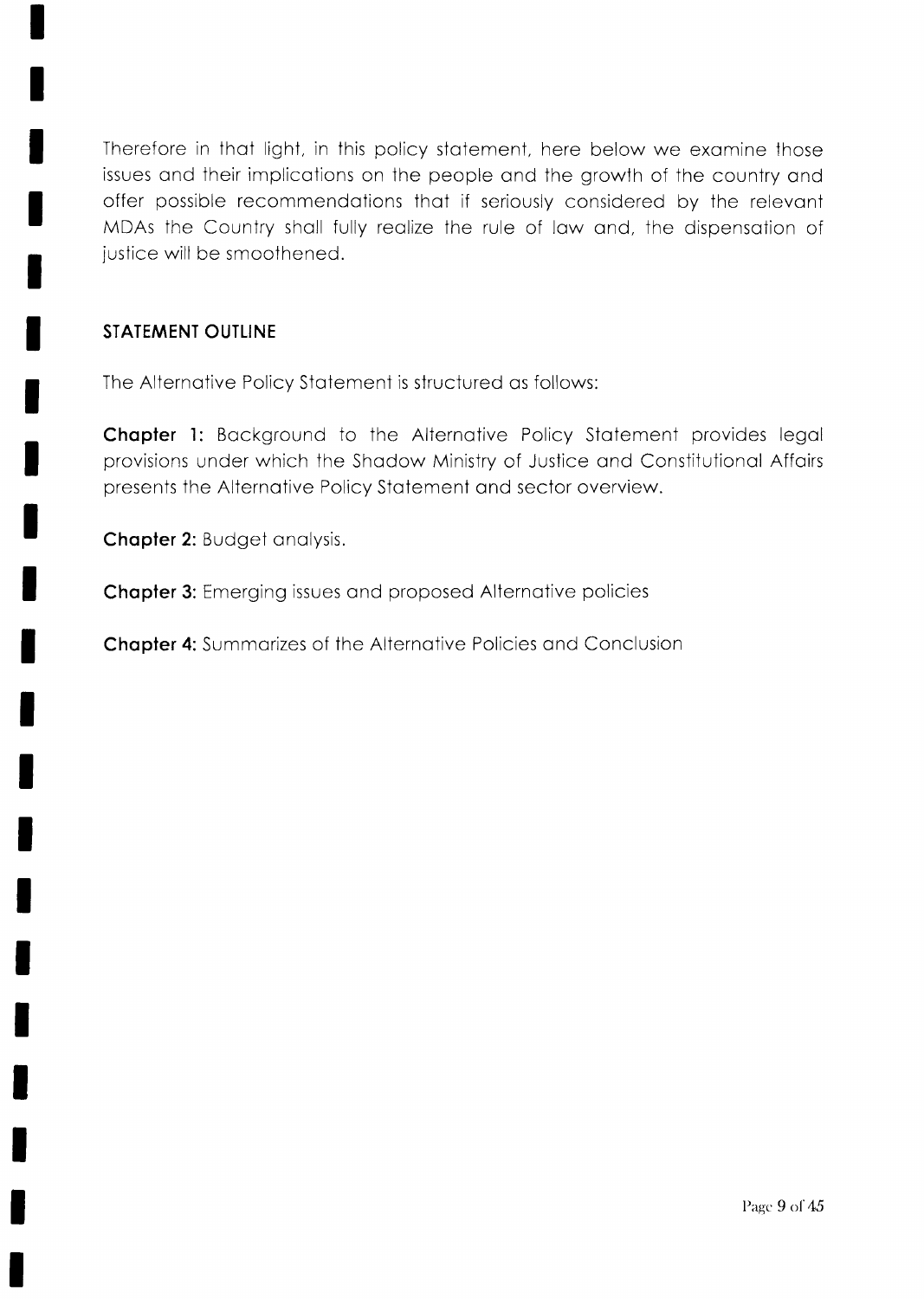# CHAPTER 2: SITUATIONAL ANALYSIS OF MINISTERIAL POLICY STATEMENT

The budget allocations for the FY 2022/23 under MoJCA can be summarized as follows;

| <b>Ministry of Justice and Constitutional Affairs</b> |         |         |         |         |         |  |  |
|-------------------------------------------------------|---------|---------|---------|---------|---------|--|--|
| <b>FY</b>                                             | 2018/19 | 2019/20 | 2020/21 | 2021/22 | 2022/23 |  |  |
| Wage                                                  | 4.606   | 8.82    | 8.82    | 8.865   | 8.86    |  |  |
| Non-wage                                              | 44.47   | 49.543  | 55.097  | 110.172 | 94.632  |  |  |
| Devt. GoU                                             | 84.382  | 83.902  | 74.729  | 40.229  | 11.74   |  |  |
| Devt. Ext. Fin                                        |         |         | Ω       |         |         |  |  |
| <b>GoU Total</b>                                      | 133.458 | 42.265  | 38.647  | 159.266 | 115.24  |  |  |
| <b>Grand Total</b>                                    | 136.159 | 62.274  | 38.647  | 70.212  | 125.748 |  |  |

Source: Data from MoFPED, Ministerial Policy Statement for the Ministry of Justice and Constitutional Affairs F/Y 2022/23.



# Ministry of Justice and Constitutional Affairs Trend

www.Grand Total - - - - - - Grand Total

As observed in the figure above, budget allocations for the proposed FY 2022/23 have reduced by 26.1% from FY 2021/22 with a variance of Ushs 44.464 Billion cut. Considering the vote performance report for the Ministry of Justice and Constitutional Affairs FY 2021/22, there are issues in budget execution since at the end of the second quarter of the FY 2021/22, out of the approved total budget of Ushs 170.212 billion, Ushs 92.6 billion had been released representing 45.6% meaning that 54.4% had not been released. Only Ushs 33.241 billion had been spent meaning that 80.5% of the total approved budget had not been spent by the end of the second quarter. This therefore implies that by the end of the 4th Quarter (end of the financial year), only Ushs 66.482 will have been spent representing 39.1% of the approved budget.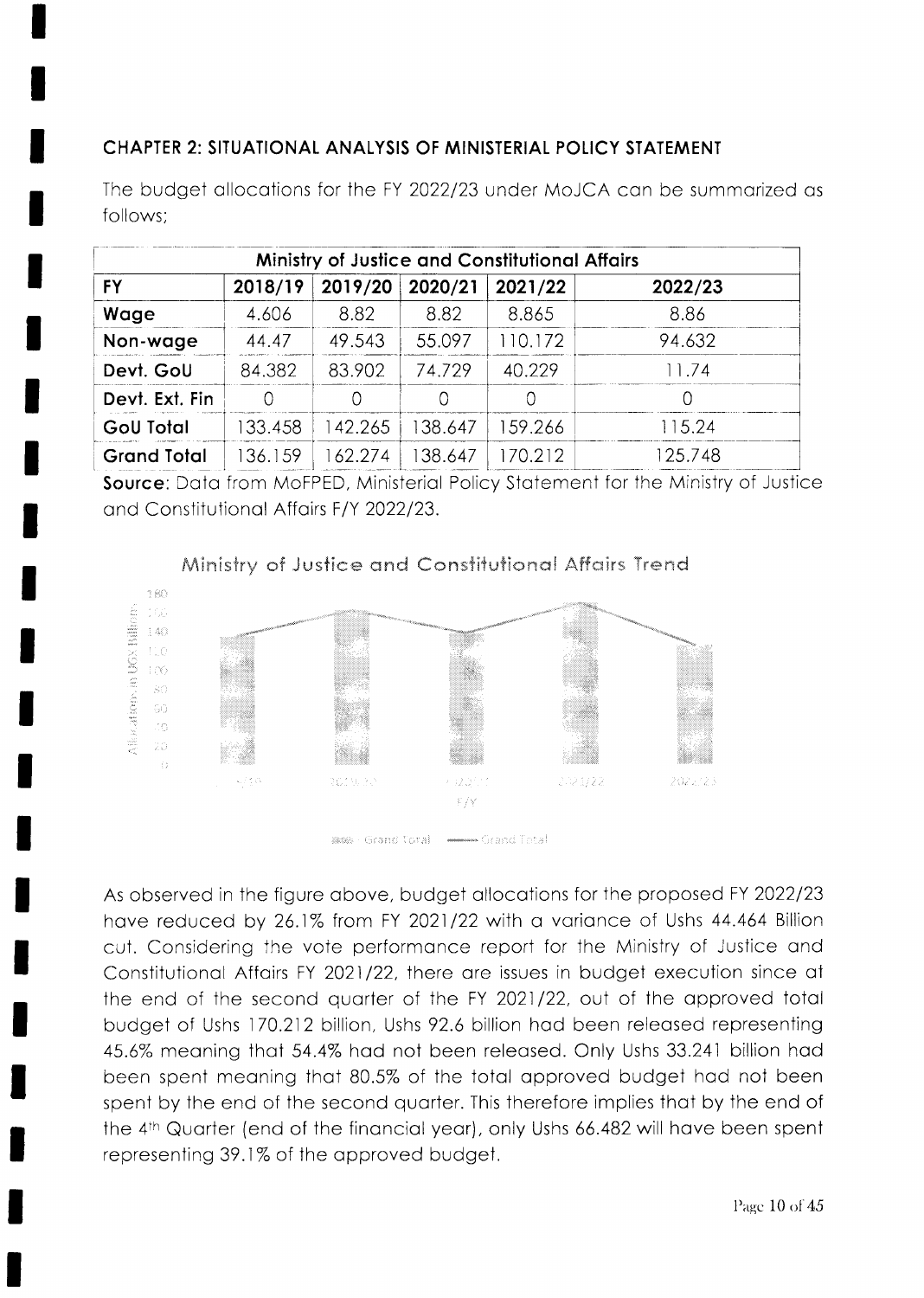| <b>SUB SUB PROGRAMME</b>                                          | FY 2021/22 (Bn) | FY 2022/23 (Bn) | Variance (Bn) |
|-------------------------------------------------------------------|-----------------|-----------------|---------------|
| <b>Policy, Planning and Support</b><br><b>Services</b>            | 54.84           | 92.367          | 37.527        |
| Access to Justice and<br><b>Accountability</b>                    | 28.33           |                 | $-28.33$      |
| <b>First Parliamentary</b><br><b>Counsel/Legislative Drafting</b> | 4.07            | 3.154           | $-0.916$      |
| <b>Court Awards (Statutory)</b>                                   | 9.35            |                 | $-9.35$       |
| <b>Administration of the Estate</b><br>/Property of the Deceased  | 2.36            | 2.04            | $-0.32$       |
| Civil Litigation                                                  | 55.83           | 2.65            | $-53.18$      |
| <b>Legal Advisory and Consultancy</b><br><b>Services</b>          | 3.17            | 3.008           | $-0.162$      |
| <b>Regulation of the Legal Profession</b>                         | 1.31            | 1.284           | $-0.026$      |
| Total                                                             | 159.26          | 104.503         | $-54.757$     |

This similar scenario cuts across all other votes i.e., Law Reform Commission, Uganda Human Rights Commission, Law Development Center, Uganda Registration Service Bureau, National citizenship and immigration control, Judicial Service commission, Directorate of Government Analytical laboratory, Directorate of Public Prosecution and many more.

Going forward, the Ministry must make it a point to attach estimated figures in terms of allocations for planned outputs/plans of the particular financial year for proper budget discipline and execution otherwise the budget cuts are more likely to continue and this will eventually will stall the operations of the sector and derail the strategic objectives of providing effective legal representation to Government, its agencies and allied bodies in national, regional, international courts of law, tribunals and commissions, providing legal advice and legal services to government and many more.

This can be illustrated well in the figure below for Medium Term Expenditure Framework Budget allocations where there is a flat and stranded growth of the Ministry.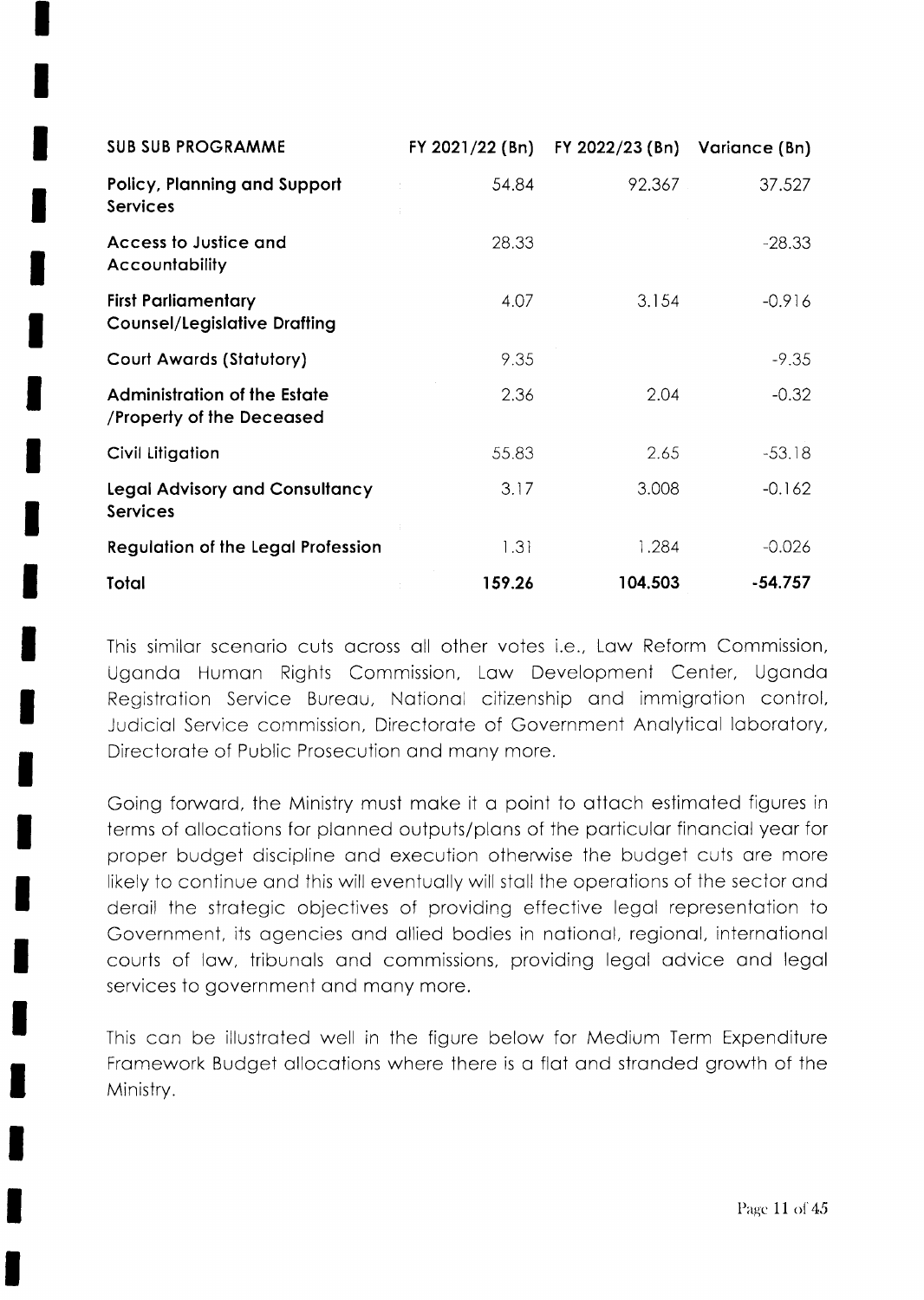

These uncoordinated budget cuts will grossly affect performance of the Ministry of Justice And Constitutional Affairs since this does not commensurate with the proposed interventions. Additionally some pertinent aspects under access to justice have not sufficiently covered like payment of court awards, settlement of compensation orders in cases of human rights abuses, provision of pro bono services, security for Magistrates and witness protection among others.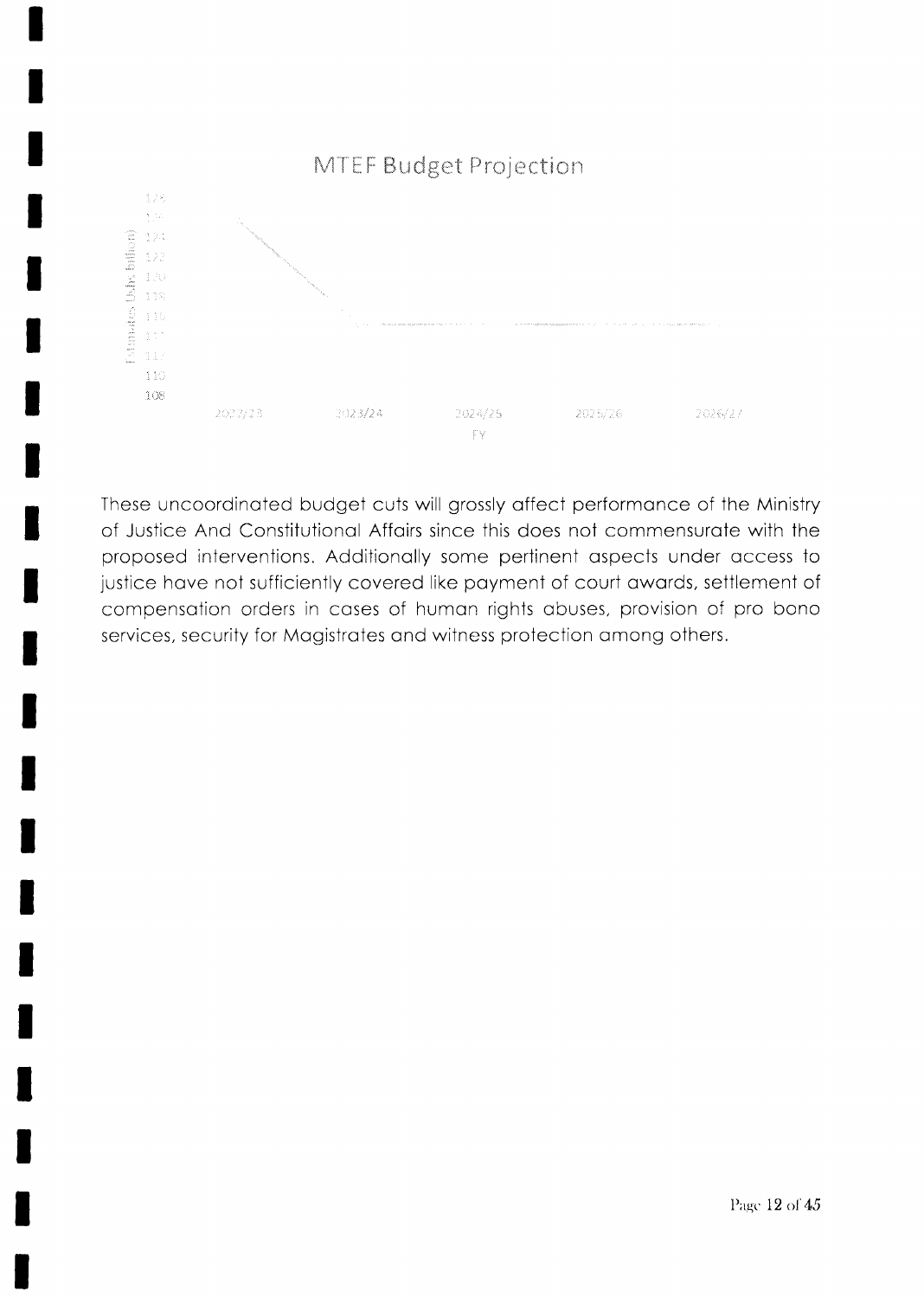#### **CHAPTER 3: EMERGING ISSUES AND PROPOSED ALTERNATIVES**

#### 3.1 Perennial Case backlog in Courts of law

Articles 28(1) and 126(2)(b) of the Constitution provides for delivery of justice without delay, however this has become a fallacy due to the overly delayed handling cases filed in courts of law. During the FY 2020/21, Courts disposed of 156,875 cases out of a caseload of 317,929. This accounted for 49% of all cases in the system.<sup>9</sup> The delayed trials and case backlog accounted for 152,582 cases brought forward from FY 2019/20.<sup>10</sup> In addition, the Courts recorded a 4% increase in case registration from 159,543 cases in FY 2019/20 to 165,347 cases in FY 2020/21.<sup>11</sup> This therefore means that the pending cases in the system remain high and increase annually.

This stagnation has tremendously hindered the economic development of the country since a lot of resources are wasted and unnecessary kept out of the economy. In November 2021, the Chief Justice reported that in the Commercial Court alone, over UGX 5 trillion was locked up in the 6,094 unresolved cases<sup>12</sup>.

The volume of pending land cases as of 30th June 2021, stood at 32,413 broken down as follows: 15,966 at the High Court, 10,944 at the Chief Magistrates Court 5,419 at the Magistrate Grade One Court. This means that a vast amount of land and resources is locked up and not contributing to the economic development of the country. The volume of pending land cases as at 30th June 2021, stood at 32,413 including 15,966 cases with a minimum value of UGX 51,000,000 at High Court level. This is without considering the value of money locked up in unresolved land disputes at the lower Courts.

| 2019/20 | 2020/21 |
|---------|---------|
| 159,543 | 165,347 |
| 123,908 | 152,582 |
| 130,869 | 156,875 |
| 152,582 | 161054  |
|         |         |

Source: Annual Performance Report for Judiciary FY 2020/21

<sup>&</sup>lt;sup>9</sup> Statement of the Hon. Chief Justice at the launch of the judiciary annual performance report for the F/Y 2020/2021, held at Judiciary headquarters, High Court building, Kampala on 15<sup>th</sup> November, 2021, pg. 2.

<sup>&</sup>lt;sup>10</sup> Ibid, pg. 5.

<sup>&</sup>lt;sup>11</sup> Ibid, pg. 2.

<sup>&</sup>lt;sup>12</sup> Ibid, pg. 7.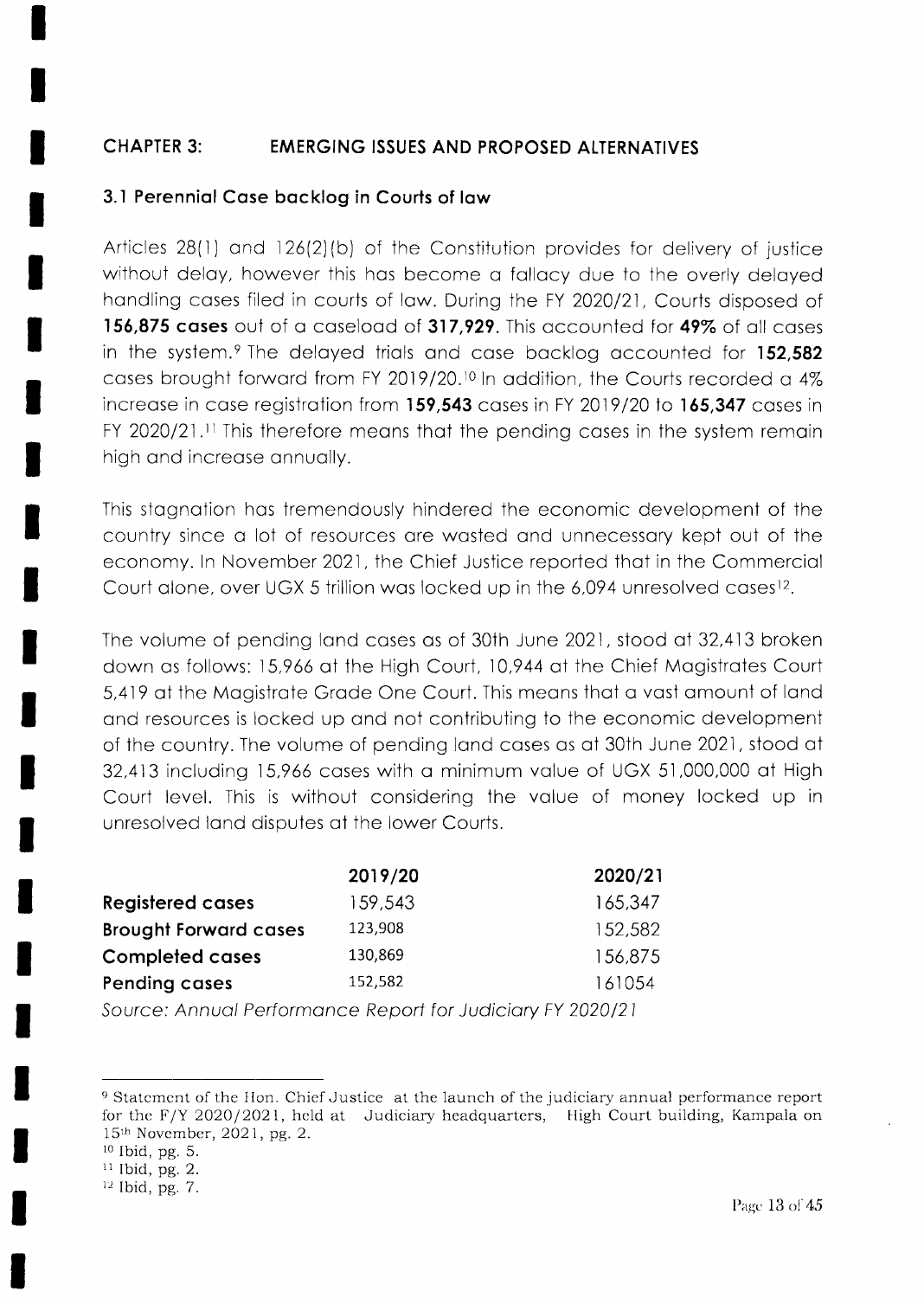

#### Comparison of the FY2019/20 and FY2020/21

m 2019, 2011 a 7020/21

An efficient judiciary is critical to encouraging the entry of new firms, providing firms the confidence to invest and supporting the exit of unproductive firms. In contrast, a system of slow and unpredictable resolution of legal disputes raises significant risks to firms, causing them to behave in an economically inefficient way. The consequence is a diversion of productive investments and reduced competitiveness and innovation.<sup>13</sup>

#### 3.2 Overwhelming case backlog at the Office of Public Prosecution (DPP)

The DPP like all other bodies exercising judicial/prosecution powers suffers from case backlog and this is mind boggling. Constitutionally the office of the Director of Public Prosecution is charged with handling of all criminal cases in this country and that the mandate the office serves<sup>14</sup> As per the Auditor General's report<sup>15</sup> it is reported that a four year trend analysis of the schedule of cases increased from 1,999,572 to a boggling amount of 2,373,434 with 19% increase of cases registered during the year under review alone. The Auditor General indicated that 1,999,572 cases were carried forward from the previous financial year, 379,861 cases were recorded during the year making a total of 2,373,233 and of that wholesome total, and only 168,286 cases were worked upon and cleared by close of the year which is just a 7%. That left a total of 2,205,147 cases to be carried into the next financial year of 2020/2021.

<sup>&</sup>lt;sup>13</sup> World Bank. 2020. Judiciary of the Republic of Uganda: Rapid Institutional and Economic Assessment. World Bank, Washington, DC.  $\circled{c}$ Bank. World https://openknowledge.worldbank.org/handle/10986/34154 License: CC BY 3.0 IGO; pg. 14. <sup>14</sup>Read; Article 120 of the 1995 constitution of the Republic of Uganda.

<sup>&</sup>lt;sup>15</sup>Report of the Auditor General on the financial statements of the office of the Director of Public Prosecutions for the year ended 30<sup>th</sup> June, 2020. Pg. 13